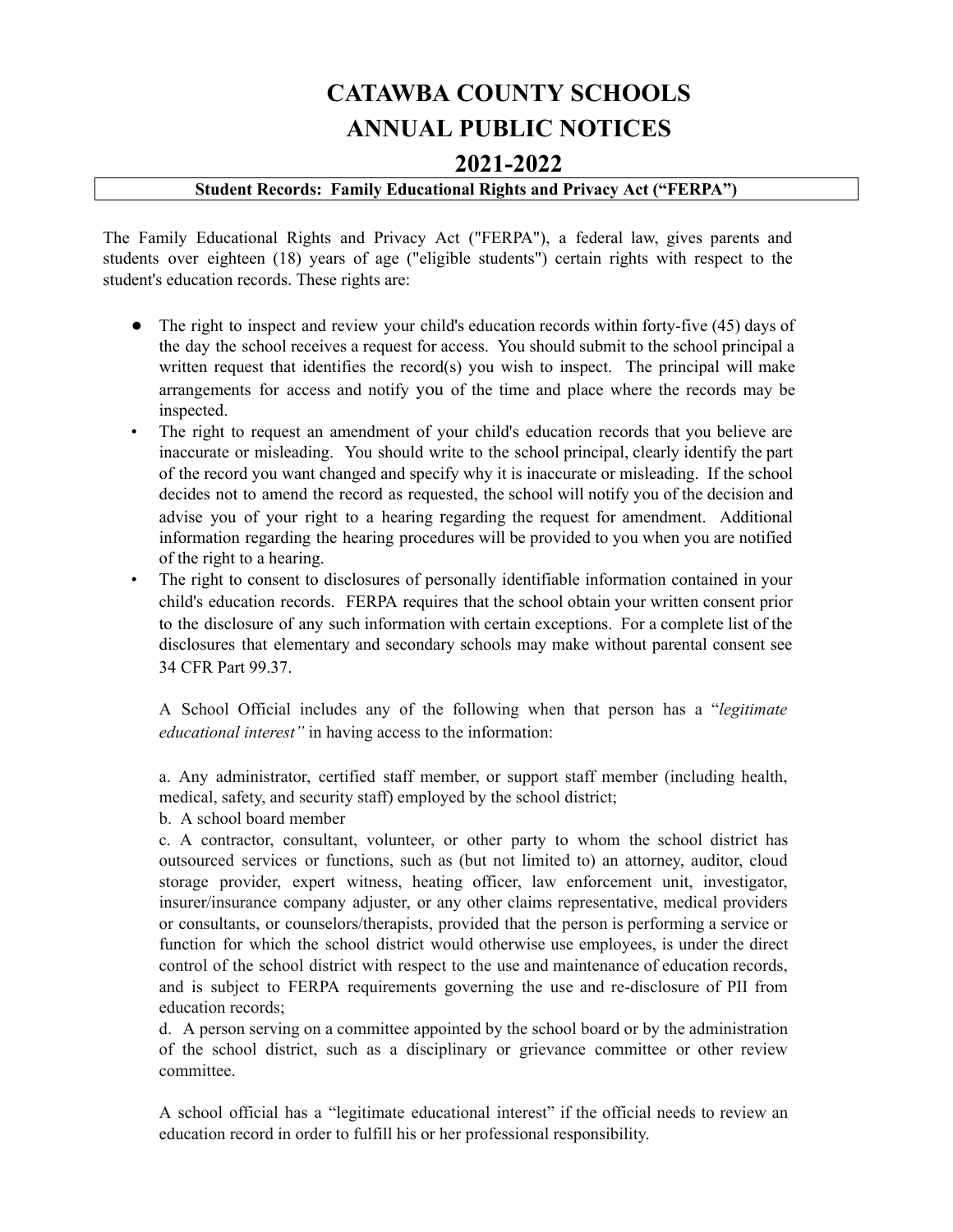• The School District may release "directory information" about a student unless you have advised the school to the contrary. The School District has designated the following information as directory information:

| <b>Student's Name</b> | Degrees, honors, and awards received   |  |  |
|-----------------------|----------------------------------------|--|--|
| Address               | Date and place of birth                |  |  |
| Telephone listing     | Electronic mail address                |  |  |
| Photograph            | Participation in officially recognized |  |  |
|                       | activities and sports                  |  |  |
| Major field of study  | Weight and height of members           |  |  |
|                       | of athletic teams                      |  |  |
| Grade level           | Most recent educational agency         |  |  |
|                       | or institution attended                |  |  |
| Dates of attendance   | Enrollment status                      |  |  |

- The primary purpose of directory information is to allow the school to include this type of information from your child's education records in certain school publications. Examples include:
	- 1. A playbill, showing your student's role in a drama production;
	- 2. The annual yearbook;
	- 3. Honor roll or other recognition lists;
	- 4. Graduation programs; or
	- 5. Sports activity sheets, showing weight and height of team members.
- Directory information may also be disclosed to outside organizations without your prior written consent. Outside organizations include, but are not limited to, companies that manufacture class rings or publish yearbooks.
- In addition, under federal law, we are required to provide military recruiters and institutions of higher education, upon their request, with the names, addresses and telephone numbers of high school students unless the student or parent has advised the school that they do not want such information disclosed without their prior written consent.
- If you do not want the school to disclose some or all of the directory information described above from your child's education records to all or certain recipients without your prior written consent, the School District must be notified in writing within fourteen (14) days of the beginning of the school year or within fourteen (14) days of your enrolling in the School District. For your convenience, a form that can be used for this purpose is provided at the end of this Notice. An "opt out" is perpetual and can only be rescinded in writing.
- The right to file a complaint with the U.S. Department of Education concerning alleged failures of the School District to comply with the requirements of FERPA. The name and address of the office that administers FERPA is:

Student Private Policy Office U.S. Department of Education 400 Maryland Avenue, SW Washington, DC 20202-5901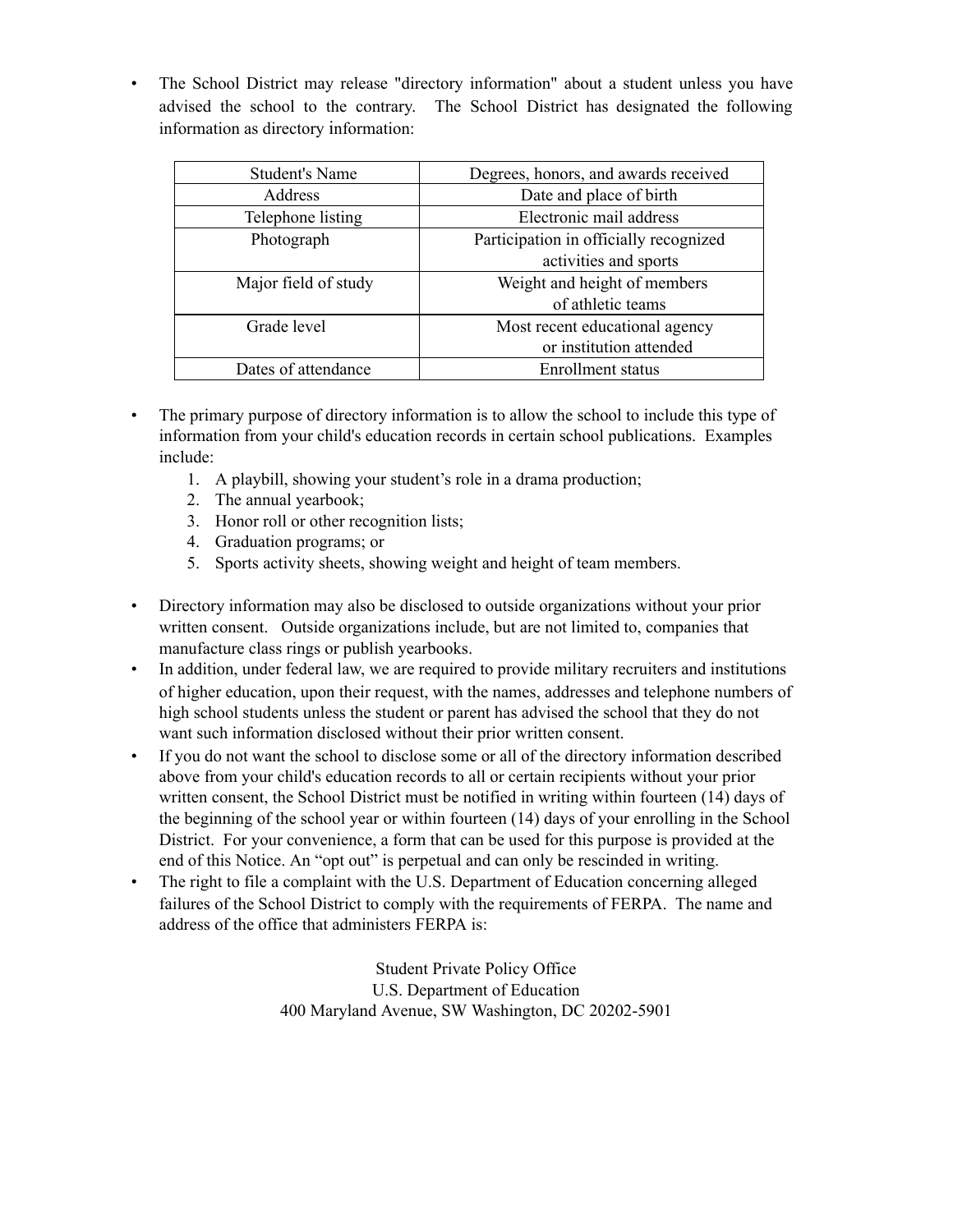## **Non-Discrimination: Title VI of the Civil Rights Act of 1964; Title IX of the Education Amendments of 1972; The Rehabilitation Act of 1973 (Section 504); and The Americans with Disabilities Act of 1990 (ADA)**

It is the School District's policy not to discriminate on the basis of race, color, national origin, sex, disability, religion, age, genetic information or veteran's status in its educational programs, activities or employment policies.

For inquiries or complaints or to request a copy of the School District's grievance procedures, please contact:

| Title IX Coordinator:        | <b>504/ADA Coordinator:</b>  |  |
|------------------------------|------------------------------|--|
| Mrs. Rae Thompson            | Ms. Maria Ballard            |  |
| Post Office Box 1010         | Post Office Box 1010         |  |
| Newton, North Carolina 28658 | Newton, North Carolina 28658 |  |

### **Students with Disabilities: Individuals with Disabilities Act ("IDEA")**

Pursuant to the Individuals with Disabilities Act ("IDEA"), a federal law, the School District must provide special education services to all children residing in the school district who are between the ages of three (3) and twenty-one (21) who have been diagnosed with or are suspected to have mental, physical or emotional disabilities and who are unable to benefit from a regular school program without special assistance. If your child or a child you know may qualify for such special assistance, please contact:

> Ms. Amy Wilson **Director of Exceptional Children** Post Office Box 1010 Newton, North Carolina 28658

#### **Homeless Students: McKinney-Vento Homeless Assistance Act**

For information concerning the educational rights of homeless students, please consult Board Policy #4.2332 Homeless Students and/or contact: Maria Ballard at 828-464-8333.

## **Protection of Pupil Rights Amendment (PPRA)**

PPRA affords parents of elementary and secondary students certain rights regarding the conduct of surveys, collection and use of information for marketing purposes, and certain physical exams. these include but are not limited to:

- 1. Political affiliates or beliefs of the student or student's parent;
- 2. Mental or psychological problems potentially embarrassing to the student and/or student's family;
- 3. Sexual behavior or attitudes;
- 4. Illegal, anti-social, self-incrimination or demeaning behavior;
- 5. Critical appraisals of others with whom respondents have close family relationships;
- 6. Legally recognized privileged relationships, such as with lawyers, doctors or ministers;
- 7. Religious practices, affiliations or beliefs of the student or parents; or
- 8. Income, other than as required by law to determine program eligibility.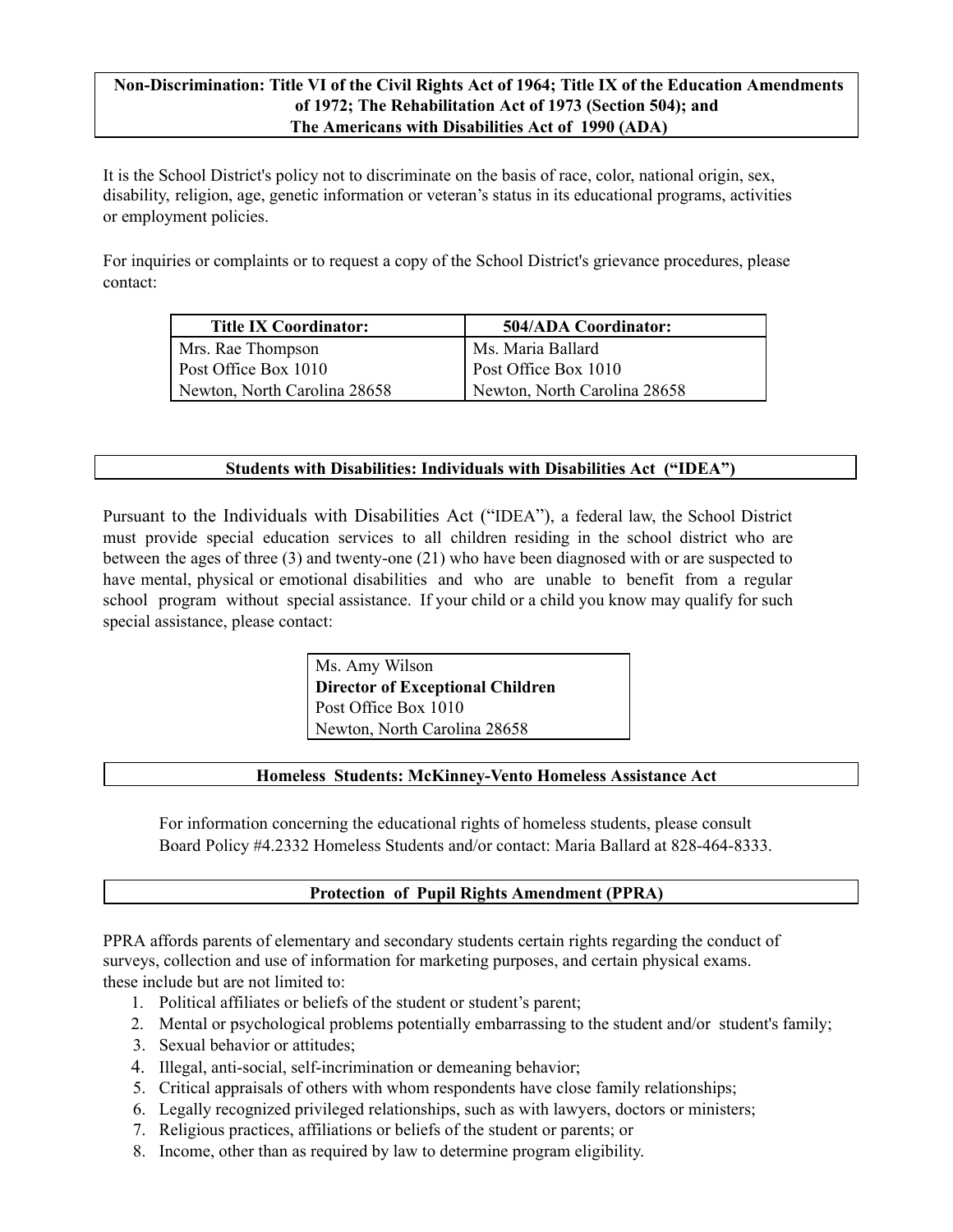*Parents must receive notice and an opportunity to opt a student out of-*

- 1. Any other protected information survey, regardless of funding;
- 2. Any non-emergency, invasive physical exam or screening required as a condition of attendance, administered by the school district, and not necessary to protect the immediate health and safety of a student, except for hearing, vision, or scoliosis screenings, or any physical exam or screening permitted or required under State law; and
- 3. Activities involving collection, disclosure, or use of personal information collected from students for marketing or to sell or otherwise distribute the information to others. (this does not apply to the collection, disclosure, or use of personal information collected from students for the exclusive purpose of developing, evaluating, or providing educational products or services for, or to, students or educational institutions.)

Parents may *Inspect,* upon request and before administration or use-

- 1. Protected information surveys of students and surveys created by a third party;
- 2. Instruments used to collect personal information from students for any of the above marketing, sales, or other distribution purposes; and
- 3. Instructional material used as part of the educational curriculum.

The rights transfer from the parents to a student who is 18 years old or an emancipated minor under State law.

Parents will be provided reasonable notification of the planned activities and surveys listed below and be provided an opportunity to opt their child out of such activities and surveys. Parents will also be provided an opportunity to review any pertinent surveys. Following a list of the specific activities and surveys covered under this direct notification requirement.

- Collection, disclosure or use of personal information collected from students for marketing, sales or other distribution.
- Administration of any protected information survey not funded in whole or in part by ED.
- Any non-emergency, invasive physical examination or screening as described above.

Parents who believe their rights have been violated may file a complaint with:

Family Policy Compliance Office U.S. Department of Education 400 Maryland Avenue, SW Washington, DC 20202-5901

## **Student Health: N.C.G.S. § 115C-375.4**

With the passage of N.C.G.S. 115C-375.4, the School District must provide families with information on Influenza and Meningococcal diseases and the vaccines that are available to prevent each. Influenza ("flu") is caused by a virus that spreads from infected persons to the nose or throat of others. Influenza can cause fever, sore throat, chills, coughs, headache and muscle aches.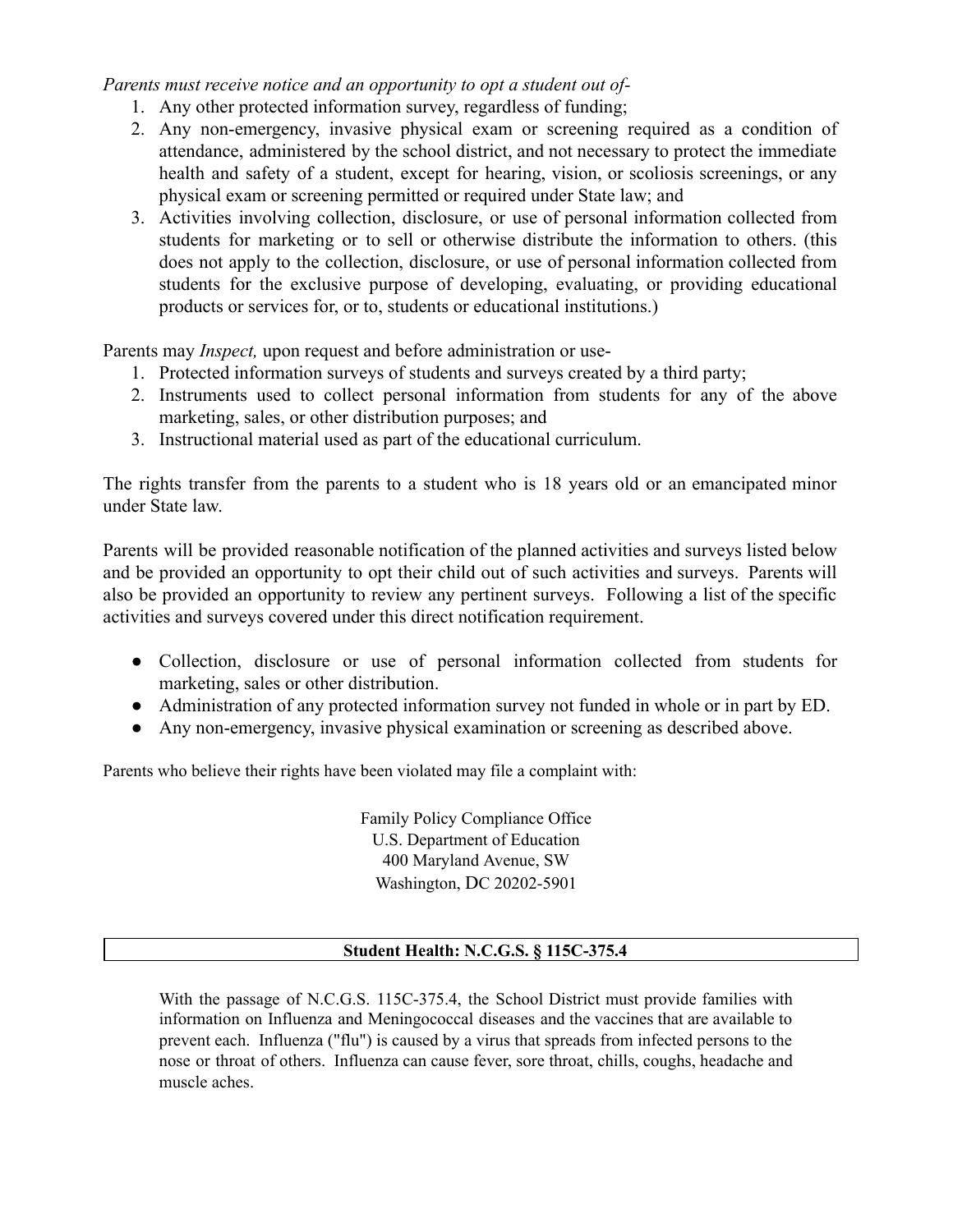Anyone can get influenza. Most people are ill with flu for only a few days, but some get much sicker and may need to be hospitalized. Influenza causes an average of 36,000 deaths each year in the U.S., mostly among the elderly.

Inactivated (killed) flu vaccine, given as a shot, has been used in the U.S. for many years. Influenza viruses change often. Therefore, the influenza vaccine is updated every year. Protection develops in about 2 weeks after getting the shot and may last up to a year. The best time to get the vaccine is in October or November. Contact your local health department or physician for more details on cost and time the vaccine will be available.

Meningococcal disease is a serious illness, caused by bacteria. It is the leading cause of bacterial meningitis in children 2-18 years old in the United States. Meningitis is an infection of the brain and spinal cord coverings. Meningococcal disease can also cause blood infections. About 2,600 people get meningococcal disease each year in the U.S. Ten to fifteen percent of these people die, in spite of treatment with antibiotics. Of those who live, another 10% have chronic complications. It is most common in infants less than one year of age, international travelers, and people with certain medical conditions. College freshmen, particularly those who live in dormitories, have a slightly increased risk of getting meningococcal disease.

Learn more about these vaccines by consulting with your family doctor or nurse or contacting the Catawba County Department of Public Health at (828) 695-5800 or contacting the Centers for Disease Control and Prevention (CDC) at 1-800-232-2522 (English) or 1-800-232-0233 (Spanish) or visiting [http://cdc.gov/vaccines/.](http://cdc.gov/vaccines/)

#### **Student Health: N.C.G.S. § 115C-47 (51)**

North Carolina General Statute §115C-47(51) requires schools to provide information concerning cervical cancer, cervical dysplasia and human papillomavirus and the vaccines available to prevent these diseases to grades 5 through 12.

Information on these diseases and the vaccines can be found at [www.cdc.gov/vaccines/vpd-vac](http://www.cdc.gov/vaccines/vpd-vac) Those individuals without internet access can contact a school nurse or the Catawba County Health Department at (828) 695-5800.

#### **North Carolina Safe Surrender Law**

Pursuant to N.C.G.S. §7B-500(b), a female may legally surrender her newborn baby to a responsible adult without fear of criminal prosecution. While any responsible adult may receive a newborn, School Social Workers, School Nurses, counselors and law enforcement agents are examples of responsible adults who are familiar with this law. More information can be found at [www.ncdhhs.gov/assistance/pregnancy-services/safe-surrender.](http://www.safesurrender.net/) Those individuals without internet access can contact a school nurse or social worker.

#### **Asbestos Hazard Emergency Response Act**

This notice is provided to you with information regarding the Asbestos Hazard Emergency Response Act (AHERA) Management Plan for the Catawba County Schools. AHERA is a provision of the Toxic Substance Control Act and was passed by Congress in 1986. It requires schools to "ensure that workers and building occupants, or their legal guardians, are informed at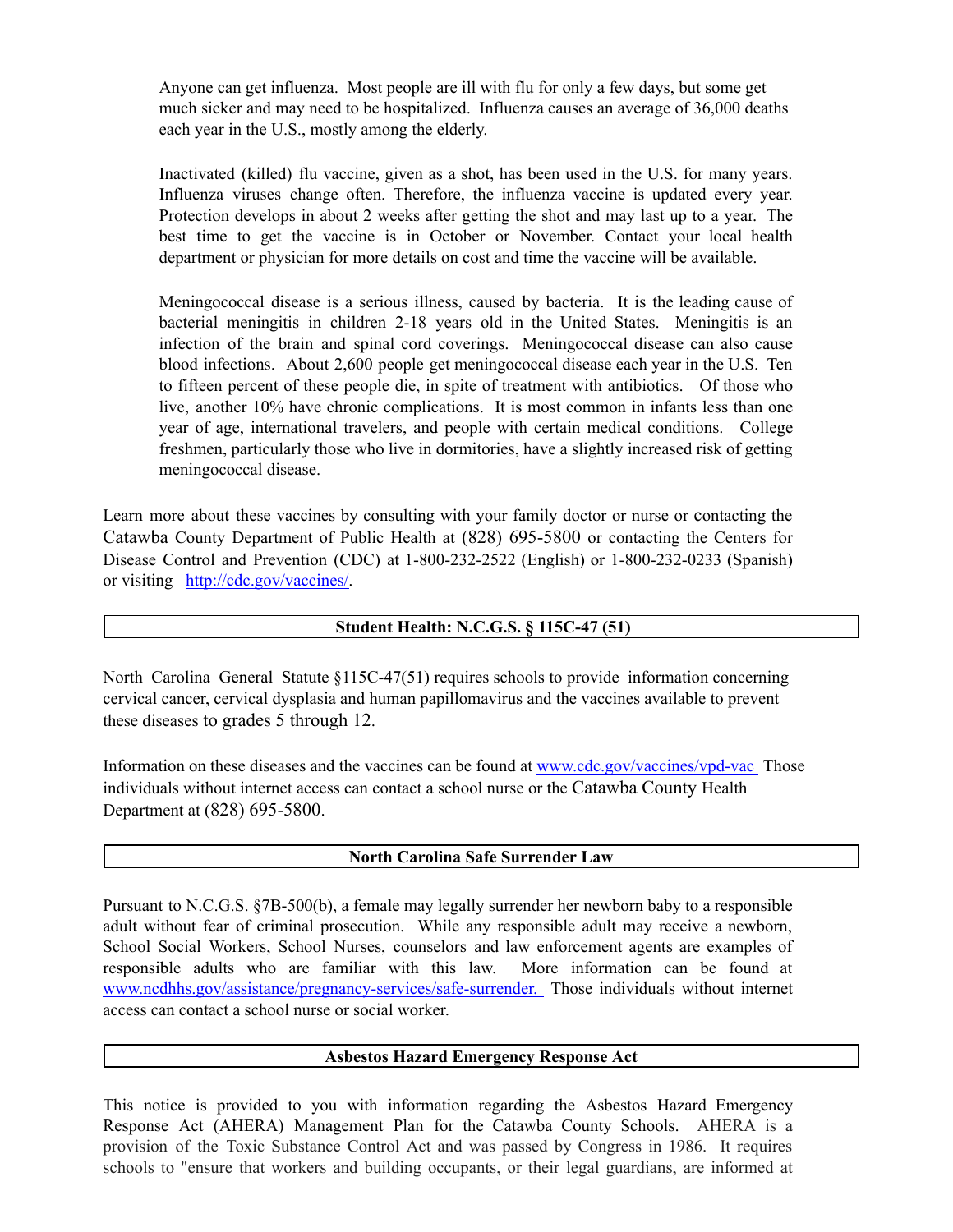least once each school year about inspections, response actions, and post-response action activities, including periodic re-inspection and surveillance activities that are planned or in progress as well as the availability of the AHERA Management Plan for public review." (§763.84(c))

The AHERA Management Plan contains documents of the initial AHERA inspection, 6-month periodic Surveillances, Triennial re-inspections, employee training and Operations and Maintenance procedures.

If you have any questions regarding the AHERA Management Plan for this school district, you can contact: Dan Moore, Asst. Superintendent for Operations at (828) 464-8333.

## **Use of Pesticides: N.C.G.S. § 115C-47 (47)**

With the passage of N.C.G.S. § 115C-47(47), the School District must provide notification regarding pesticide use on school property. For more information, please consult Board Policy # 9.2050 Pest Management and/or contact: Dan Moore, Asst. Superintendent for Operations at (828) 464-8333.

#### **Student Restraint / Seclusion / Isolation**

The School District has adopted Board Policy 4.36000, as required by N.C.G.S. §115C-391.1. Board Policy 4.3600 dealing with unlawful uses of seclusion and restraints may be accessed on the Catawba County Schools webpage at [www.catawbaschools.net.](http://www.catawbaschools.net/) A copy of N.C.G.S. §115C-39.1.1, is fully set out herein:

(a) It is the policy of the State of North Carolina to:

- 1) Promote safety and prevent harm to all students, staff, and visitors in the public schools.
- 2) Treat all public school students with dignity and respect in the delivery of discipline, use of physical restraints or seclusion, and use of reasonable force as permitted by law.
- 3) Provide school staff with clear guidelines about what constitutes use of reasonable force permissible in North Carolina public schools.
- 4) Improve student achievement, attendance, promotion, and graduation rates by employing positive behavioral interventions to address student behavior in a positive and safe manner.
- 5) Promote retention of valuable teachers and other school personnel by providing appropriate training in prescribed procedures, which address student behavior in a positive and safe manner.
- (b) The following definitions apply in this section:
	- 1) "Assistive technology device" means any item, piece of equipment, or product system that is used to increase, maintain, or improve the functional capacities of a child with a disability.
	- 2) "Aversive procedure" means a systematic physical or sensory intervention program for modifying the behavior of a student with a disability which causes or reasonably may be expected to cause one or more of the following:
		- a. Significant physical harm, such as tissue damage, physical illness, or death.
		- b. Serious, foreseeable long-term psychological impairment.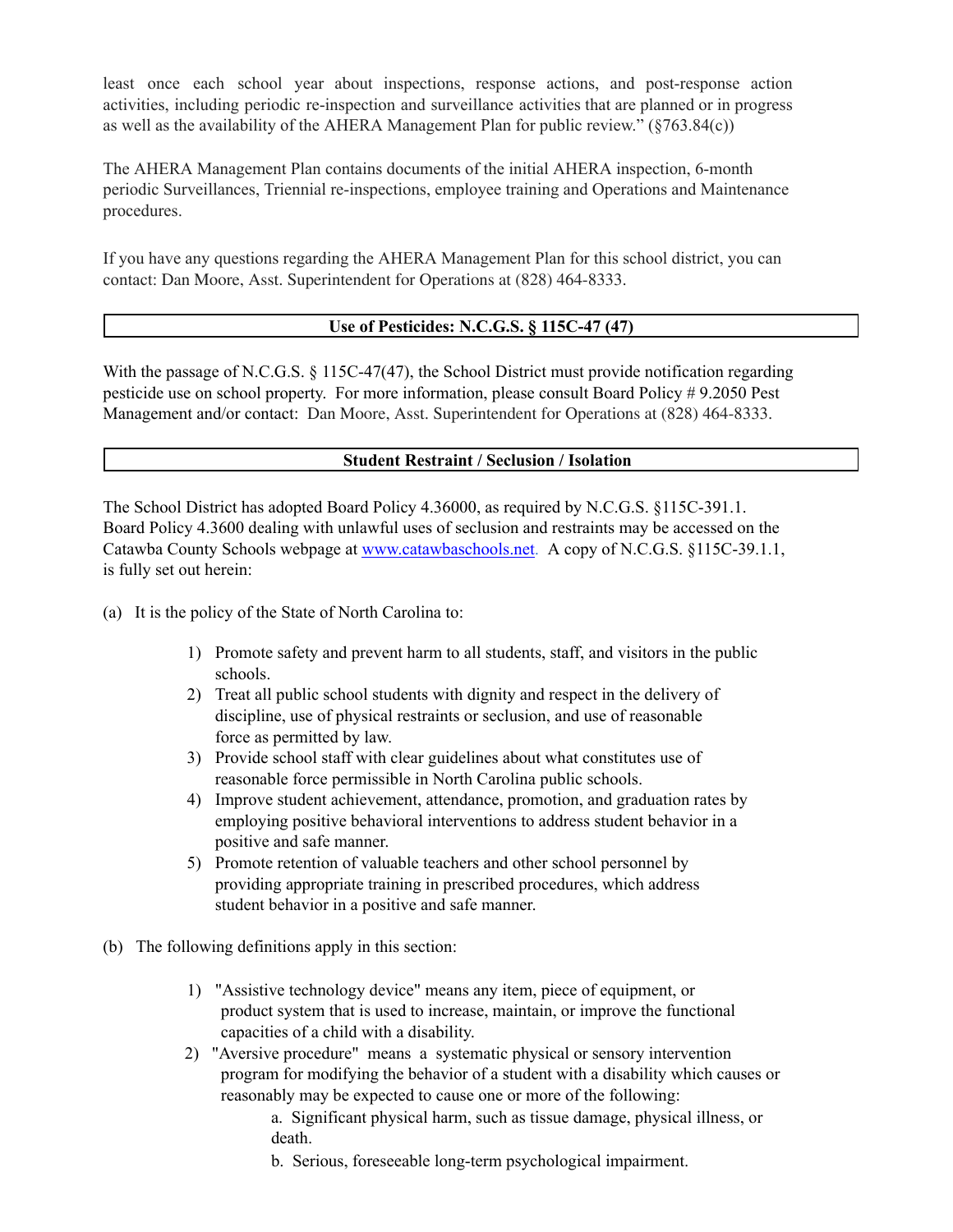c. Obvious repulsion on the part of observers who cannot reconcile extreme procedures with acceptable, standard practice, for example: electric shock applied to the body; extremely loud auditory stimuli; forcible introduction of foul substances to the mouth, eyes, ears, nose, or skin; placement in a tub of cold water or shower; slapping, pinching, hitting, or pulling hair; blindfolding or other forms of visual blocking; unreasonable withholding of meals; eating one's own vomit; or denial of reasonable access to toileting facilities.

- 3) "Behavioral intervention" means the implementation of strategies to address behavior that is dangerous, disruptive, or otherwise impedes the learning of a student or others.
- 4) "IEP" means a student's Individualized Education Plan.
- 5) "Isolation" means a behavior management technique in which a student is placed alone in an enclosed space from which the student is prevented from leaving.
- 6) "Law enforcement officer" means a sworn law enforcement officer with the power to arrest.
- 7) "Mechanical restraint" means the use of any device or material attached or adjacent to a student's body that restricts freedom of movement or normal access to any portion of the student's body and that the student cannot easily remove.
- 8) "Physical restraint" means the use of physical force to restrict the free movement of all or a portion of a student's body.
- 9) "School personnel" means:
	- a. Employees of a local board of education.
	- b. Any person working on school grounds or at a school function under a contract or written agreement with the public school system to provide educational or related services to students.
	- c. Any person working on school grounds or at a school function for another agency providing educational or related services to students.
- 10) "Seclusion" means the confinement of a student alone in an enclosed space from which the student is:
	- a. Physically prevented from leaving by locking hardware or other means.
	- b. Not capable of leaving due to physical or intellectual incapacity.
- 11) "Time-out" means a behavior management technique in which a student is separated from other students for a limited period of time in a monitored setting.
- (c) Physical Restraint:
	- 1) Physical restraint of students by school personnel shall be considered a reasonable use of force when used in the following circumstances:
		- a. As reasonably needed to obtain possession of a weapon or other dangerous objects on a person or within the control of a person.
		- b. As reasonably needed to maintain order or prevent or break up a fight.
		- c. As reasonably needed for self-defense.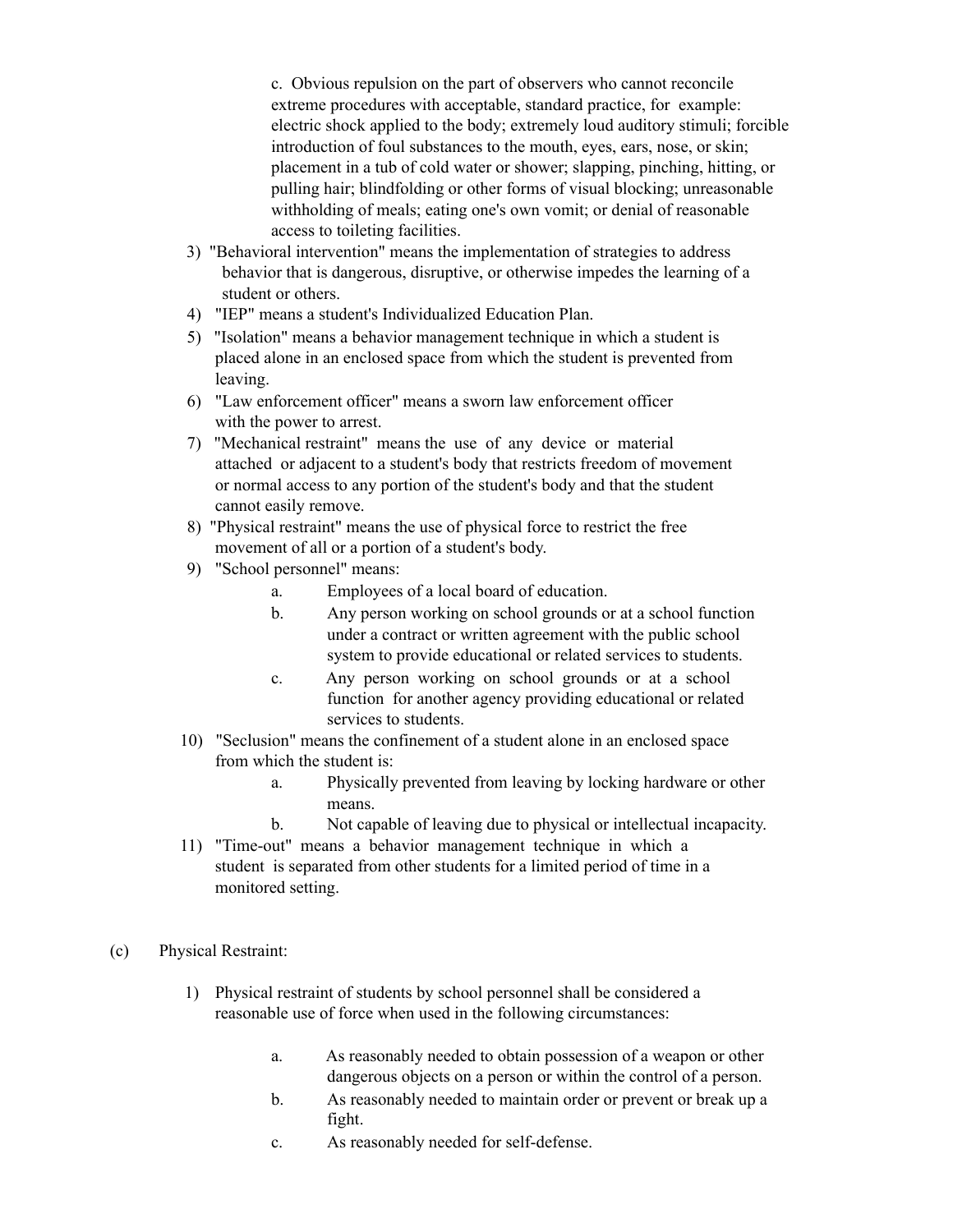- d. As reasonably needed to ensure the safety of any student, school employee, volunteer, or other person present, to teach a skill, to calm or comfort a student, or to prevent self-injurious behavior.
- e. As reasonably needed to escort a student safely from one area to another.
- f. If used as provided for in a student's IEP or Section 504 plan or behavior intervention plan.
- g. As reasonably needed to prevent imminent destruction to school or another person's property.
- 2) Except as set forth in subdivision (1) of this subsection, physical restraint of students shall not be considered a reasonable use of force, and its use is prohibited.
- 3) Physical restraint shall not be considered a reasonable use of force when used solely as a disciplinary consequence.
- 4) Nothing in this subsection shall be construed to prevent the use of force by law enforcement officers in the lawful exercise of their law enforcement duties.
- (d) Mechanical Restraint:
	- 1) Mechanical restraint of students by school personnel is permissible only in the following circumstances:
		- a. When properly used as an assistive technology device included in the student's IEP or Section 504 plan or behavior intervention plan or as otherwise prescribed for the student by a medical or related service provider.
		- b. When using seat belts or other safety restraints to secure students during transportation.
		- c. As reasonably needed to obtain possession of a weapon or dangerous objects on a person or within the control of a person.
		- d. As reasonably needed for self-defense.
		- e. As reasonably needed to ensure the safety of any student, school employee, volunteer, or other person present.
	- 2) Except as set forth in subdivision (1) of this subsection, mechanical restraint, including the tying, taping, or strapping down of a student, shall not be considered a reasonable use of force, and its use is prohibited.
	- 3) Nothing in this subsection shall be construed to prevent the use of mechanical restraint devices such as handcuffs by law enforcement officers in the lawful exercise of their law enforcement duties.

## (e) Seclusion:

1) Seclusion of students by school personnel may be used in the following circumstances:

- a. As reasonably needed to respond to a person in control of a weapon or other dangerous object.
- b. As reasonably needed to maintain order or prevent or break up a fight.
- c. As reasonably needed for self-defense.
- d. As reasonably needed when a student's behavior poses a threat of imminent physical harm to self or others or imminent substantial destruction of school or another person's property.
- e. When used as specified in the student's IEP, Section 504 plan, or behavior intervention plan; and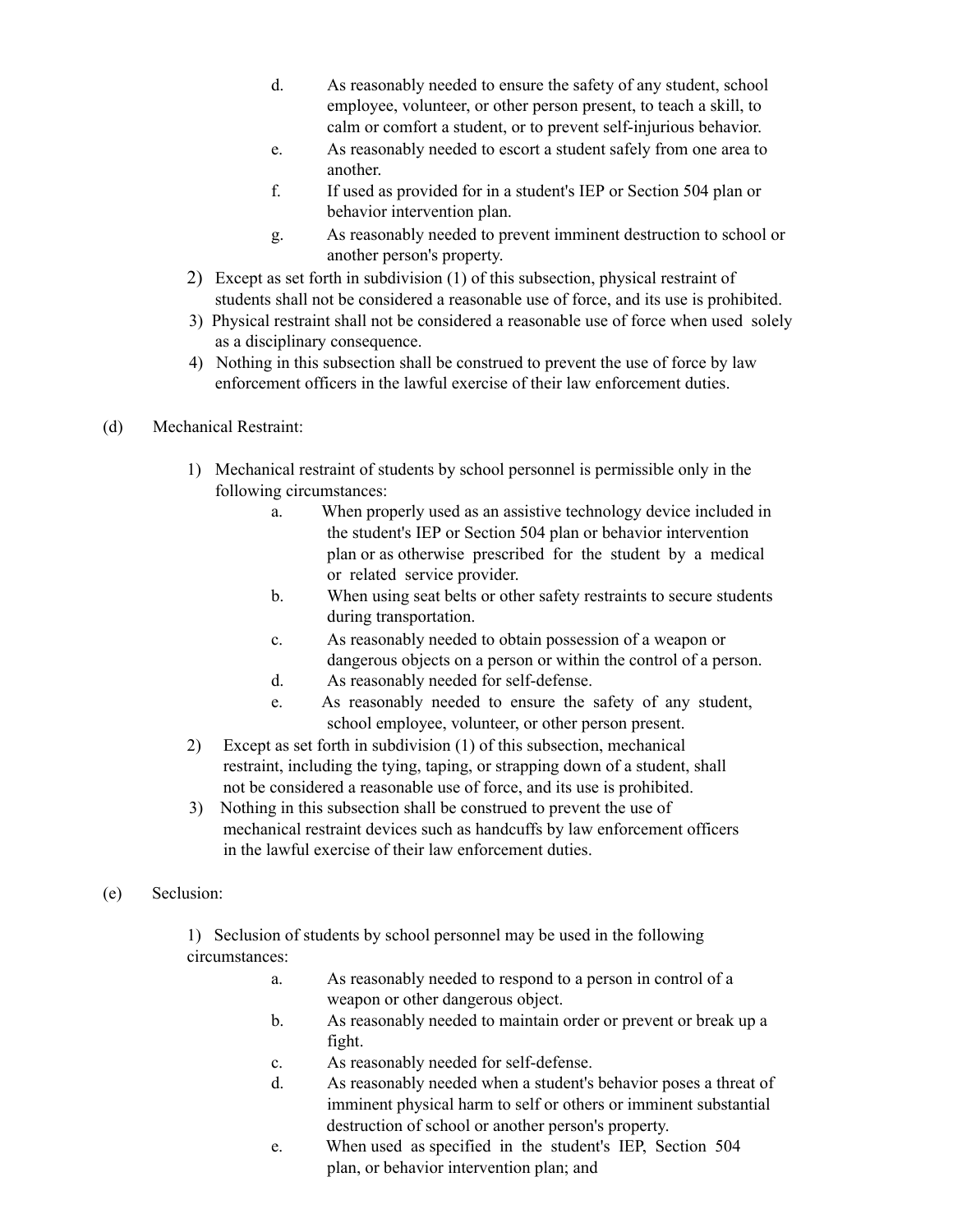- 1. The student is monitored while in seclusion by an adult in close proximity who is able to see and hear the student at all times.
- 2. The student is released from seclusion upon cessation of the behaviors that led to the seclusion or as otherwise specified in the student's IEP or Section 504 plan.
- 3. The space in which the student is confined has been approved for such use by the local education agency.
- 4. The space is appropriately lighted.
- 5. The space is appropriately ventilated and heated or cooled.
- 6. The space is free of objects that unreasonably expose the student or others to harm.
- 2) Except as set forth in subdivision (1) of this subsection, the use of seclusion is not considered reasonable force, and its use is not permitted.
- 3) Seclusion shall not be considered a reasonable use of force when used solely as a disciplinary consequence.
- 4) Nothing in this subsection shall be construed to prevent the use of seclusion by law enforcement officers in the lawful exercise of their law enforcement duties.
- (f) Isolation Isolation is permitted as a behavior management technique provided that:
	- 1) The space used for isolation is appropriately lighted, ventilated, and heated or cooled.
	- 2) The duration of the isolation is reasonable in light of the purpose of the isolation.
	- 3) The student is reasonably monitored while in isolation.
	- 4) The isolation space is free of objects that unreasonably expose the student or others to harm.
- (g) Time-out Nothing in this section is intended to prohibit or regulate the use of time-out as defined in this section.
- (h) Aversive Procedures The use of aversive procedures as defined in this section is prohibited in public schools.
- (i) Nothing in this section modifies the rights of school personnel to use reasonable force as permitted under G.S. §115C-390.3 or modifies the rules and procedures governing discipline under G.S. §115C-390.1 through G.S. §115C-390.12
- (j) Notice, Reporting, and Documentation.
	- 1) Notice of Procedures Each local board of education shall provide to school personnel and parents or guardians at the beginning of each school year copies of this section and all local board policies developed to implement this section.
	- 2) Notice of specified incidents:
		- a. School personnel shall promptly notify the principal or principal's designee of:
			- 1. Any use of aversive procedures.
			- 2. Any prohibited use of mechanical restraint.
			- 3. Any use of physical restraint resulting in observable physical injury to a student.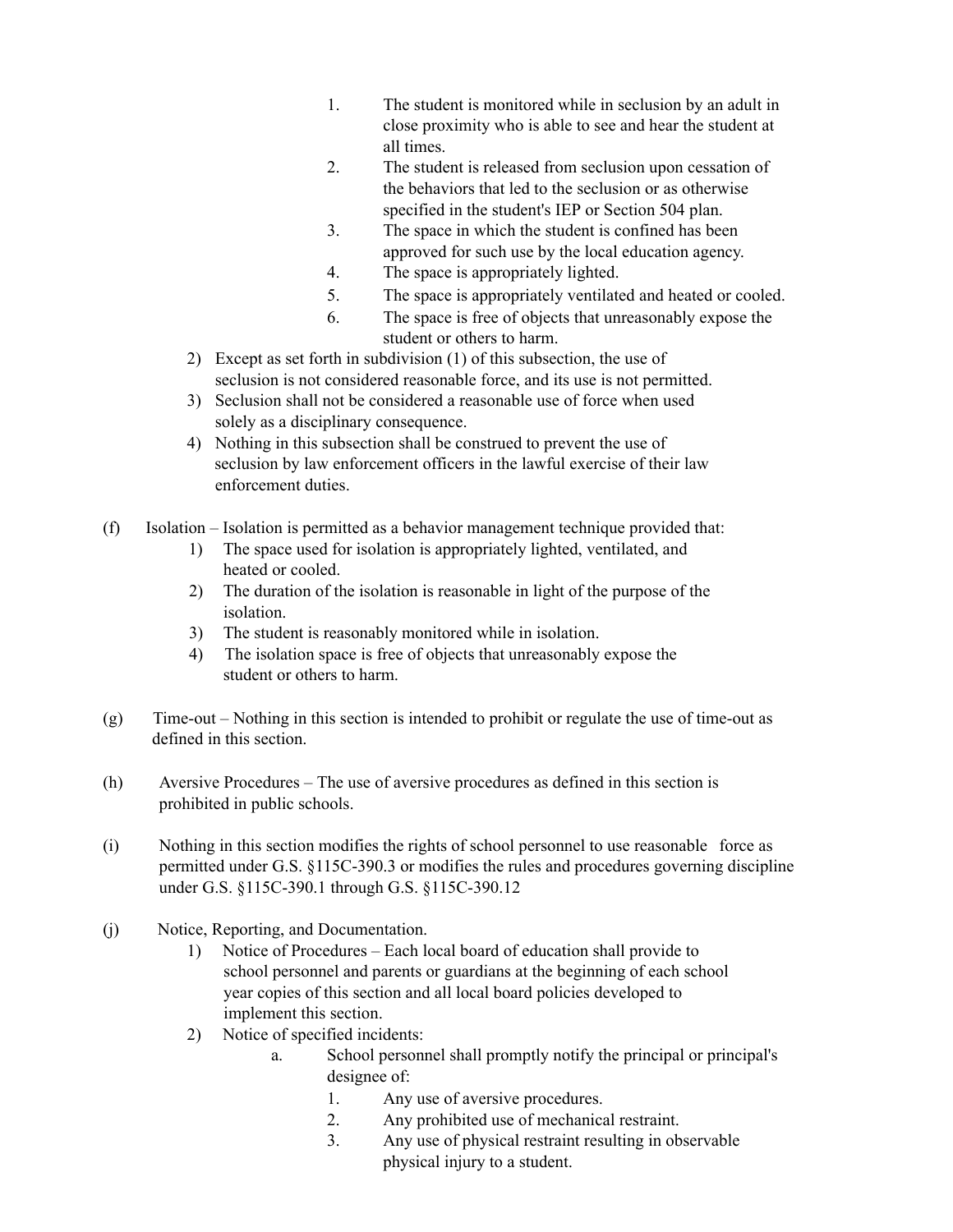- 4. Any prohibited use of seclusion or seclusion that exceeds ten minutes or the amount of time specified on a student's behavior intervention plan.
- b. When a principal or principal's designee has personal knowledge or actual notice of any of the events described in this subdivision, the principal or principal's designee shall promptly notify the student's parent or guardian and will provide the name of a school employee the parent or guardian can contact regarding the incident.
- 3) As used in subdivision (2) of this subsection, "promptly notify" means by the end of the workday during which the incident occurred when reasonably possible, but no event later than the end of the following workday.
- 4) The parent or guardian of the student shall be provided with a written incident report for any incident reported under this section within a reasonable period of time, but in no event later than 30 days after the incident. The written incident report shall include:
	- a. The date, time of day, location, duration, and description of the incident and interventions.
	- b. The events or events that led up to the incident.
	- c. The nature and extent of any injury to the student.
	- d. The name of a school employee the parent or guardian can contact regarding the incident.
- 5) No local board of education or employee of a local board of education shall discharge, threaten, or otherwise retaliate against another employee of the board regarding that employee's compensation, terms, conditions, location, or privileges of employment because the employee makes a report alleging a prohibited use of physical restraint, mechanical restraint, aversive procedure, or seclusion, unless the employee knew or should have known that the report was false.

(k) Nothing in this section shall be construed to create a private cause of action against any local board of education, its agents or employees, or any institutions of higher education or their agents or employees or to create a criminal offense.

## **Parental Information for Title I Schools**

The following schools in this District receive federal funding through Title I:

Balls Creek Elementary School Banoak Elementary School Blackburn Elementary School Campbell Elementary School Catawba Elementary School Claremont Elementary School Lyle Creek Elementary School Maiden Elementary School Mountain View Elementary School Murray Elementary School Oxford Elementary School Snow Creek Elementary School St. Stephens Elementary School Startown Elementary School Tuttle Elementary School

These funds are used to provide supplemental instruction to students who are in need of assistance in the area of reading and, on occasion, in the area of mathematics. Our goal is to provide early intervention to struggling learners.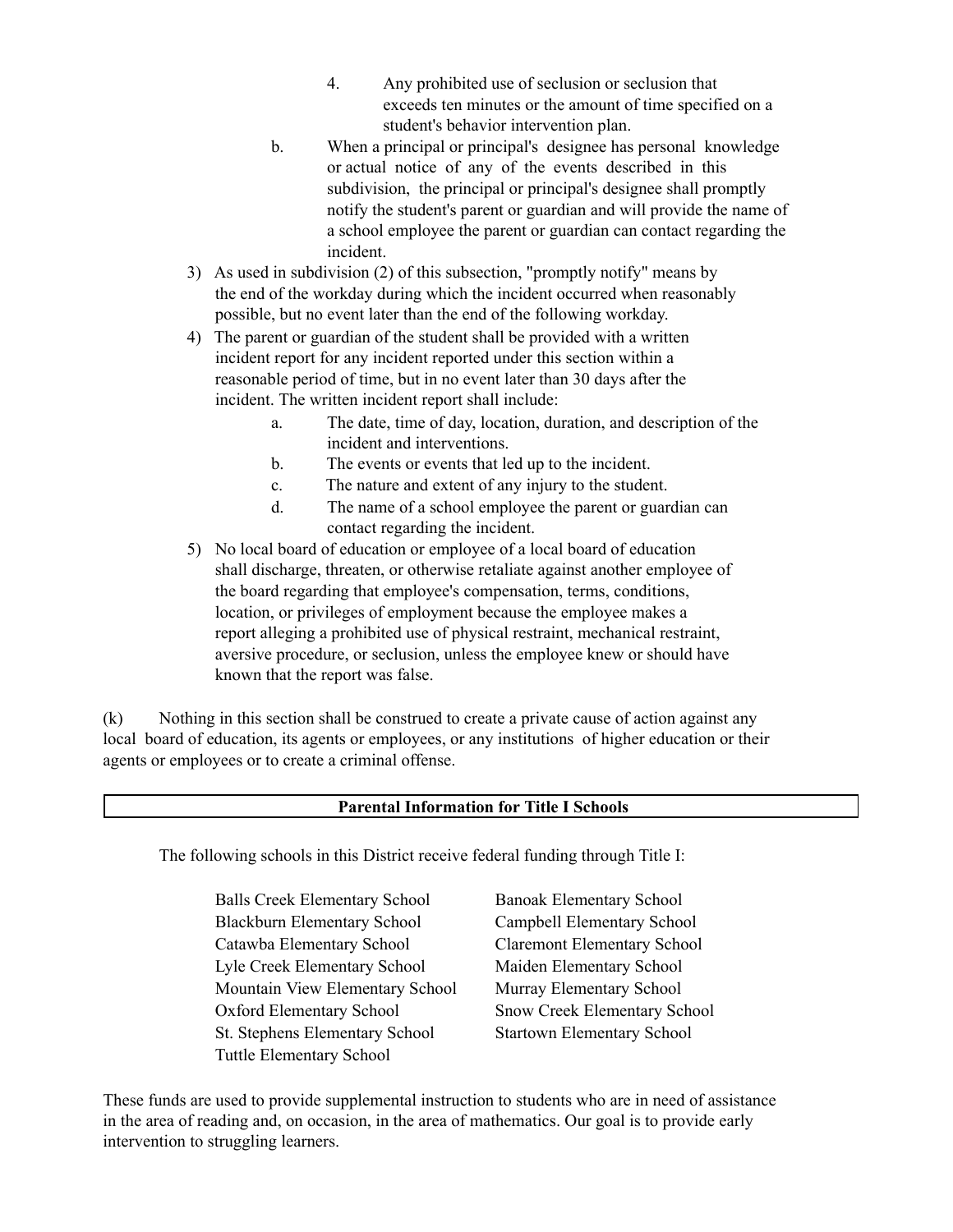Federal guidelines require that school districts provide a process by which parents may request the qualifications of their child's teacher, ensuring that the teacher meets Highly Qualified standards. As a parent of a student in a Title I school, you have the right to know the following information:

1. Whether the teacher has met state qualifications for the grade levels and subject areas in which the teacher provides instruction;

2. Whether the teacher is teaching under emergency or other provisional status through which state qualifications have been waived;

3. The baccalaureate degree major of the teacher and any other graduate certification or degree held by the teacher, and the field of discipline of the certification or degree;

4. Whether the child is provided services by paraprofessionals and, if so, their qualifications.

To request this information, please contact Federal Programs Director, JR Sigmon at 828-464-8333.

#### **Free or Reduced School Lunch**

A free and reduced meal application is available on the Catawba County Schools website. There is a district link to the application on each school's web page. Paper copies may also be requested from the school cafeteria, the front office of the school, or CCS central office. Please complete the application at the beginning of each school year. You will be notified if your child(ren) qualifies for free or reduced meal prices. All information is strictly confidential.

#### **Student Discipline Policies**

Pursuant to N.C.G.S. § 115C-390.2(i), schools must make available all policies, rules and regulations regarding student discipline. For the Board's policies and regulations regarding student discipline, consult Board Policy # 4.3600 Code of Student Conduct on the Board's online policy manual at [www.catawbaschools.net](http://www.catawbaschools.net/)

All other student discipline information will be printed in student handbooks or made available on the school's website at the beginning of the year available at www.[catawbaschools.net](http://www.catawbaschools.net/)

#### **Student and Parent Grievance Procedures**

For information concerning student and parent complaint and grievance procedures, see the following Board Policy #'s:

1.7100 Prohibition Against Discrimination, Harassment and Bullying

1.7200-4.3501-7.1512 Discrimination, Harassment and Bullying Complaint Procedures

1.7300 Nondiscrimination on the Basis of Disabilities

1.7550-4.3500 Student Grievance Procedure

1.7420-5.0600 Responding to Complaints

1.7600-7.2800 Prohibition Against Retaliation.

#### **Equal Access to Facilities**

The school system provides equal access to its facilities. For more information about accessing school facilities, consult with the following Board Policy #'s:

1.7300 Nondiscrimination on the Basis of Disabilities

3.4460 Special Education Programs and Rights of Disabled Students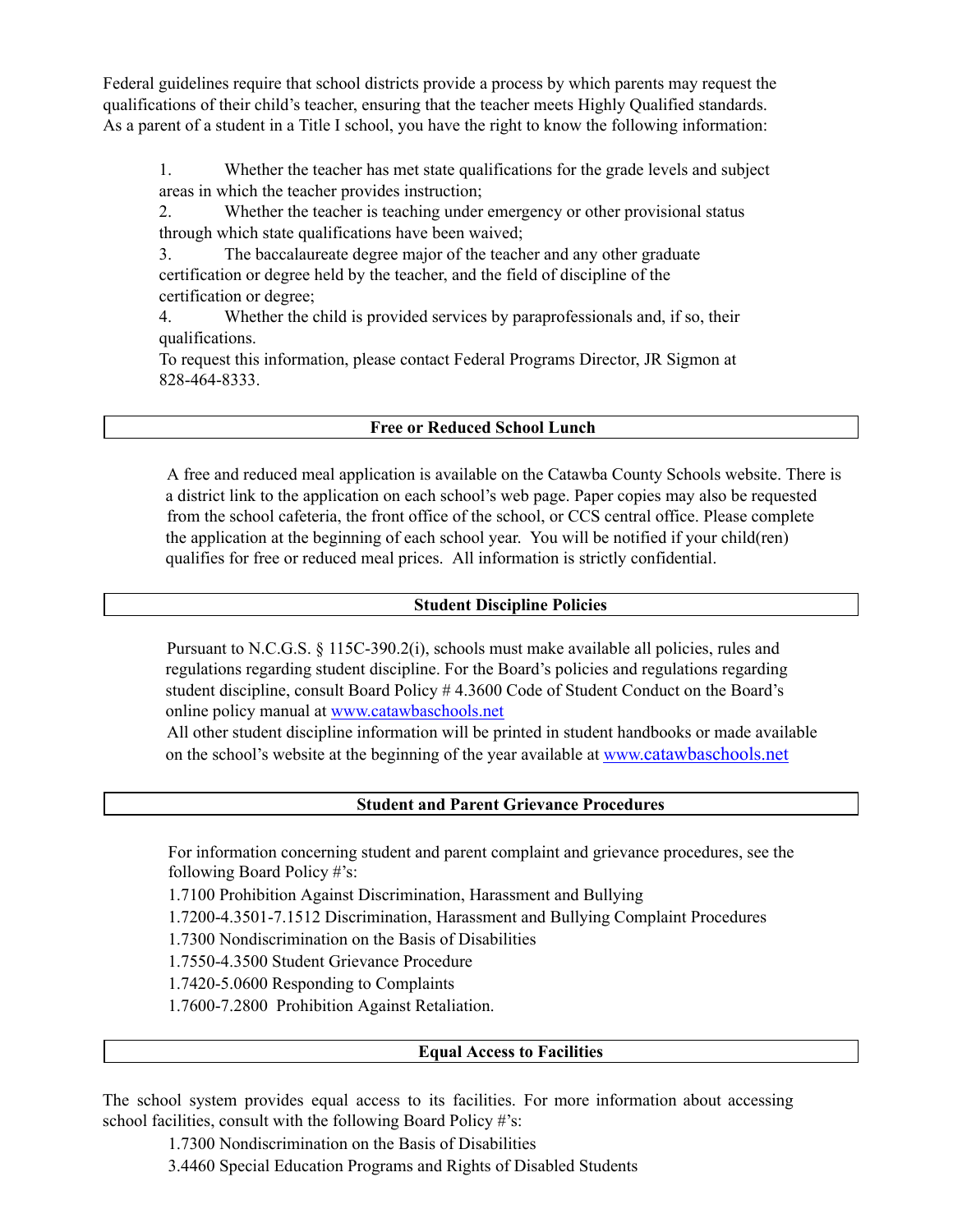#### **Information Regarding Advanced Courses**

Pursuant to N.C.G.S. § 115C-83.4A (d), schools must provide information to students and parents on available opportunities and the enrollment process for students to take advanced courses. This information will be printed in student handbooks or made available on the school's website at the beginning of the year available at www.[catawbaschools.net](http://www.catawbaschools.net/)

#### **School Bullying/Cyber-Bullying Policies**

Pursuant to N.C.G.S. § 115C-407.16(d), school principals shall provide the local board of education's policy prohibiting bullying and harassing behavior, including cyber-bullying, to staff, students and parents. A copy of these policies is available at www.catawbaschools.net and will be printed in student and employee handbooks. Hard copies of the policies are available from the school principal upon request.

#### **Student Testing Information**

For information concerning the dates of system-wide and state-mandated tests that students will be required to take during the school year, how the results from the test will be used and whether each test is required by the State Board of Education or the local Board of Education, contact Director of Accountability, Kelly Rhoney, at 828-464-8333.

#### **School Annual Report Card Grade**

Pursuant to N.C.G.S. § 115C-47(58), you will be notified of the most recent grade of the school your child is attending, as issued by the State Board of Education, if the school received a grade of "D" or "F".

#### **Student Wellness Policy**

For information concerning the District's student wellness policy, see Board Policy #4.4200.

#### **School Health Education Program**

You have the right to opt-out of your child's participation in curricula related to: (a) prevention of sexually transmitted diseases, including Acquired Immune Deficiency Syndrome (AIDS); (b) avoidance of out-of-wedlock pregnancy; or (c) reproductive health and safety education. A copy of the materials that will be used in these curricula will be available in the school media center during the school year and at other times that the media center is available to the public. Materials also may be made available for review in the central office.

### **Local Education Agency Report Card**

For information concerning the District's Local Education Agency Report Card required by Section 6311(h)(1) and (2) of the Elementary and Secondary Education Act, or a copy of the Report Card contact Assistant Superintendent for Curriculum and Instruction, DeAnna Finger, at 828-464-8333.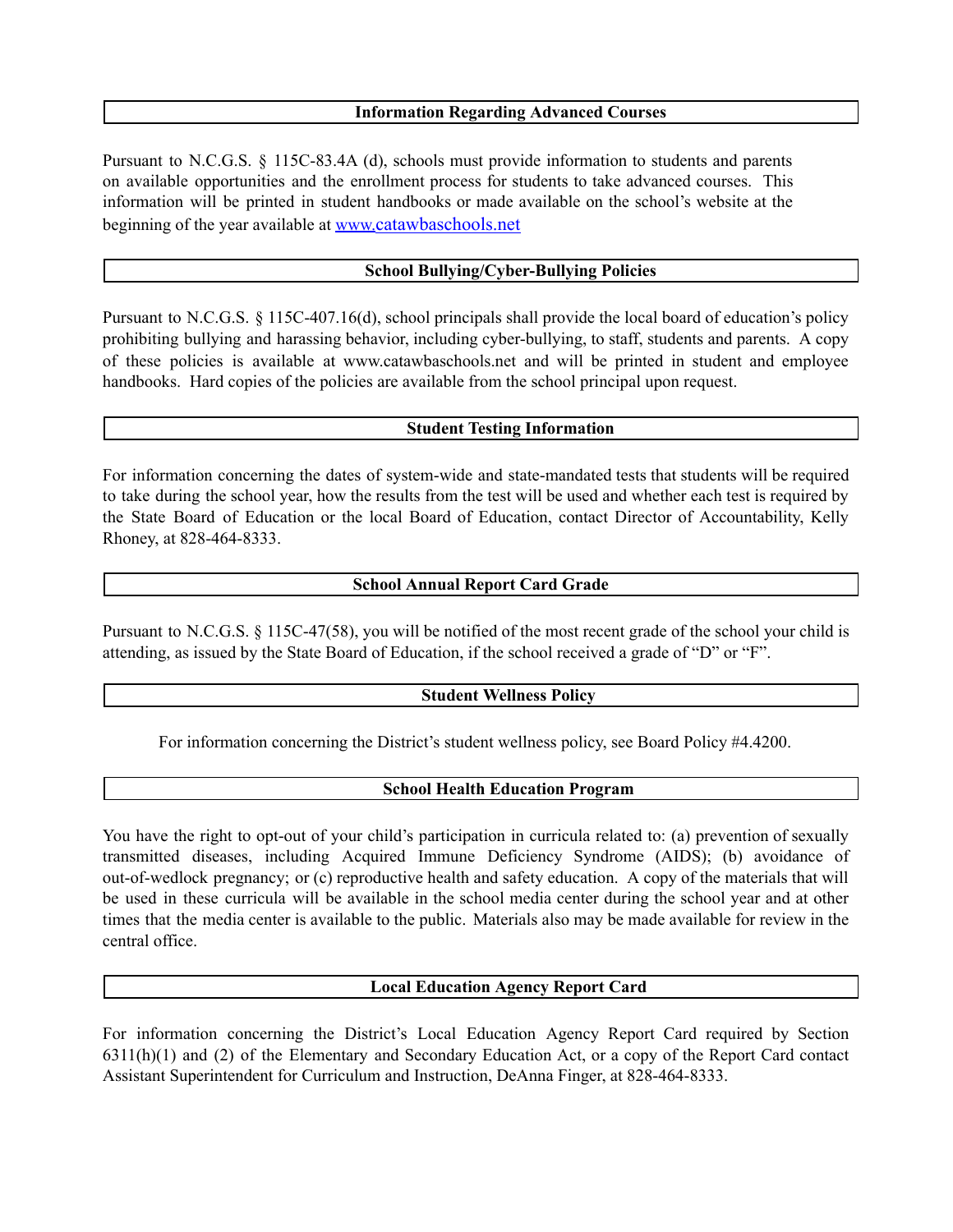## **Title IX Nondiscrimination on the Basis of Sex**

The school system does not discriminate on the basis of sex in its education programs or activitites and is required by Title IX of the Education Amendments Act of 1972 and federal regulations to not discriminate in such a manner. This requirement extends to admissions and employment. The board will not tolerate discrimination on the basis of sex, including any form of secual harassment as that term is deinded under Title IX, in any program or activity of the school system.

The board has designated a title IX coordinator to coordinate its efforts to comply with its responsibilities under Title IX and its implementing regulations.

> Mrs. Rae Thompson Assistant Superintendent of Human Resources Title IX Coordinator Post Office Box 1010 Newton, North Carolina 28658

Inquiries about the application of Title IX and its implementing federal regulations may be referred to the Title IX Coordinator and/or the Assistant Secretary of Civil Rights in the Office of Civil Rights at the U.S. Department of Education. The contact information for the Office for Civil Rights with jurisdiction over North Carolina is : 4000 Maryland Ave., SW, Washington, DC, 20202. Telephone: 202-453-6020. Email: [OCR.DC@ed.gov](mailto:OCR.DC@ed.gov).

For more information about the Title IX policies and grievance procedures, consult Board Policies 1.7100 and 1.7200 . This information is also available at [www.catawbaschools.net](http://www.catawbaschools.net/) and will be printed in student and employee handbooks.